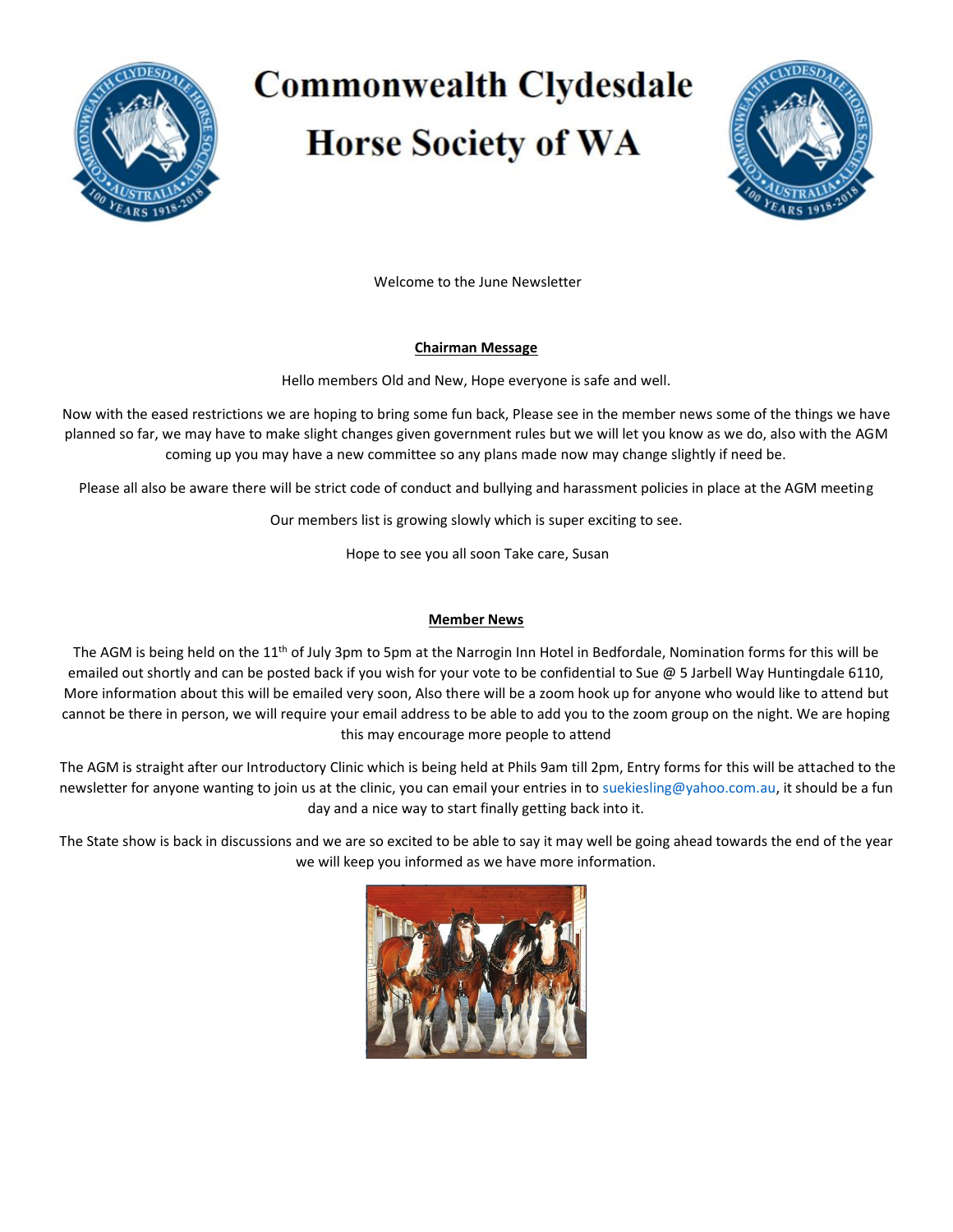#### **What have our Members been up to?**

**Phil Lucre –** Phil went up to Southern Cross to teach others how to drive and to visit the locals, taking the kids for a ride in the cart, visiting places around the town. Even a visit to the Southern Cross Check point. Looks like everyone had a great time! Good to see you out and about sharing your knowledge Phil.



Please feel free to message us a[t clydesdalewa@gmail.com](mailto:clydesdalewa@gmail.com) and share your stories we will be looking for someone for our next newsletter.

### **Upcoming Events / Current Events**

There a still many online shows running, you can find these on Facebook, KB Rosettes are currently running a show, you can find more information at Aussie All breeds online show page on Facebook.

There looks to be a lot of fun online shows on that page.

They seem to be quite popular at this time, keeps us all enjoying what we love yet at a safe distance still.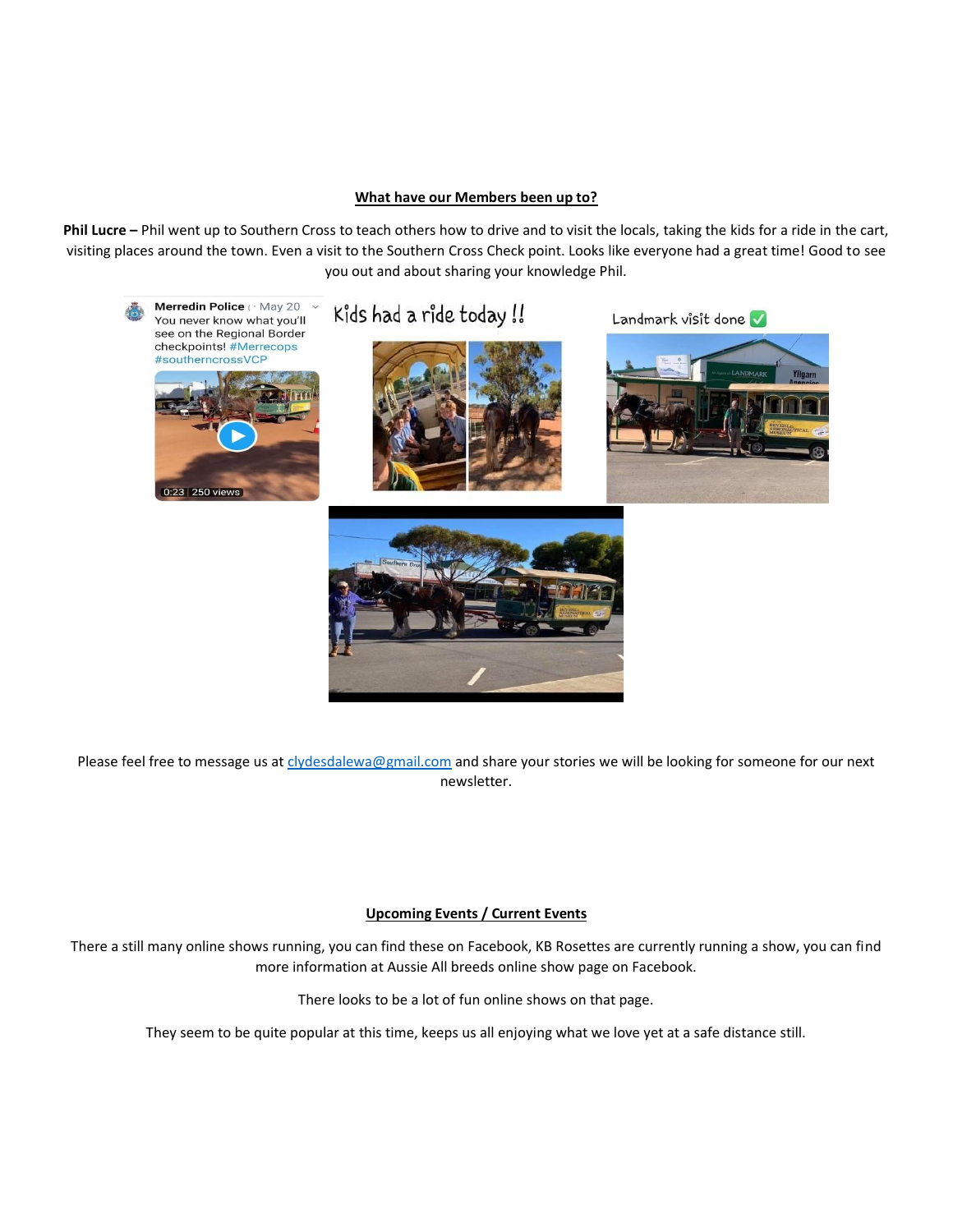#### **Stallions Standing at Stud in WA**

**Carbunup River Jack** – Registered Pure Bred 16.3 Hands Chestnut Flaxen

Sire - Jika Farm Benson Dam - Springfield Park Ema

Standing at Ruaidri River Clydesdales in Bennett Springs Perth



**Earlsfield Cameron -** 17.2 Hands Bright Bay

Sire - Hillside Lorton Legend Dam - Jika Farm Miranda

Prominence Park Stud Bullsbrook



**Hesterbrook Hank** – Currently at 16 Hands @ 2.5yrs Bay Sabino

Sire – Earlsfield Cameron Dam – Hesterbrook Charmaine

Prominence Park Stud Bullsbrook